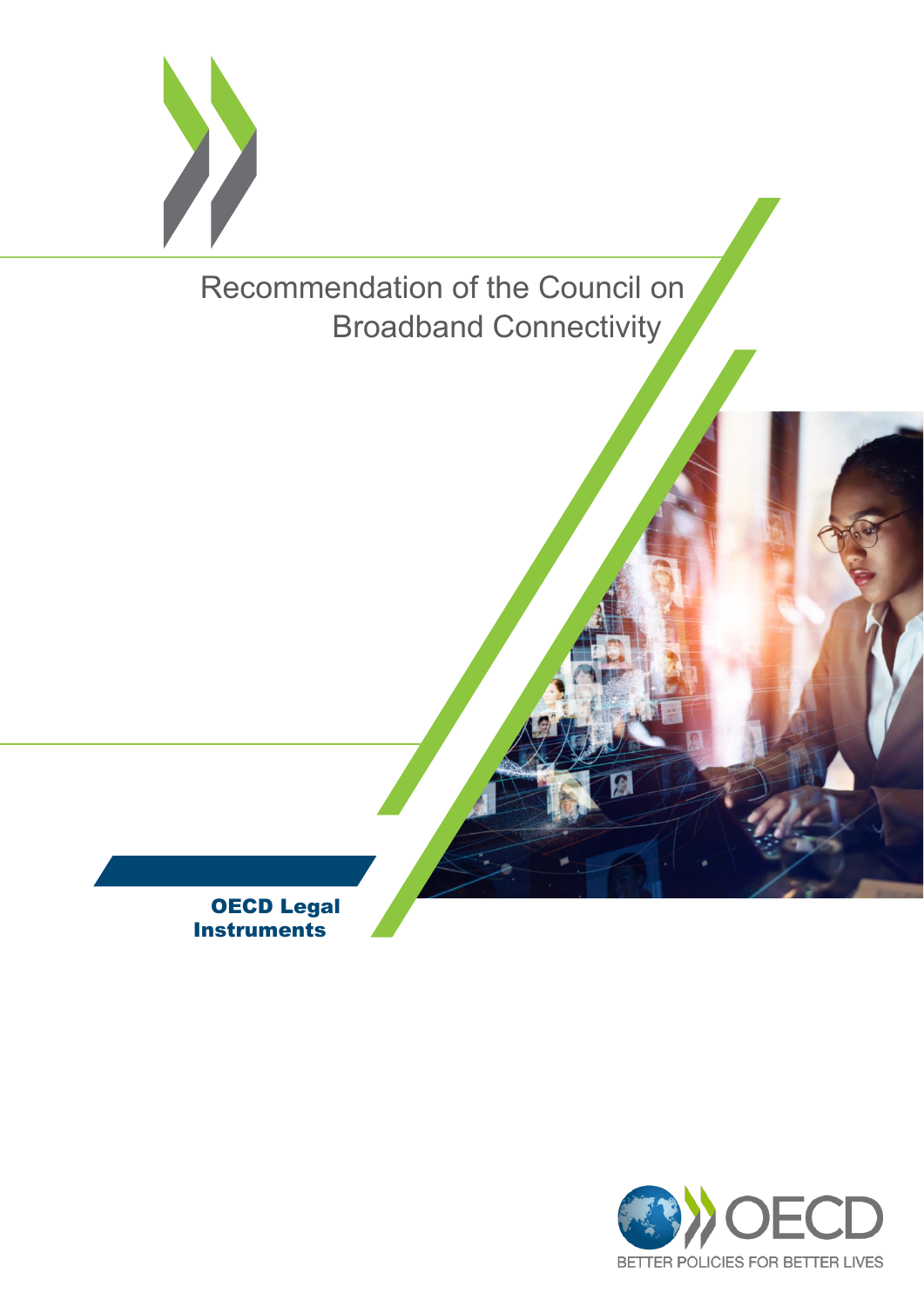This document is published under the responsibility of the Secretary-General of the OECD. It reproduces an OECD Legal Instrument and may contain additional material. The opinions expressed and arguments employed in the additional material do not necessarily reflect the official views of OECD Member countries.

This document, as well as any data and any map included herein, are without prejudice to the status of or sovereignty over any territory, to the delimitation of international frontiers and boundaries and to the name of any territory, city or area.

For access to the official and up-to-date texts of OECD Legal Instruments, as well as other related information, please consult the Compendium of OECD Legal Instruments at [http://legalinstruments.oecd.org.](http://legalinstruments.oecd.org)

**Please cite this document as:**

OECD, *Recommendation of the Council on Broadband Connectivity*, OECD/LEGAL/0322

Series: OECD Legal Instruments

#### **Photo credit:** © iStock/metamorworks

© OECD 2021

This document is provided free of charge. It may be reproduced and distributed free of charge without requiring any further permissions, as long as it is not altered in any way. It may not be sold.

This document is available in the two OECD official languages (English and French). It may be translated into other languages, as long as the translation is labelled<br>"unofficial translation" and includes the following disc *only and its accuracy cannot be guaranteed by the OECD. The only official versions are the English and French texts available on the OECD website [http://legalinstruments.oecd.org"](http://legalinstruments.oecd.org)*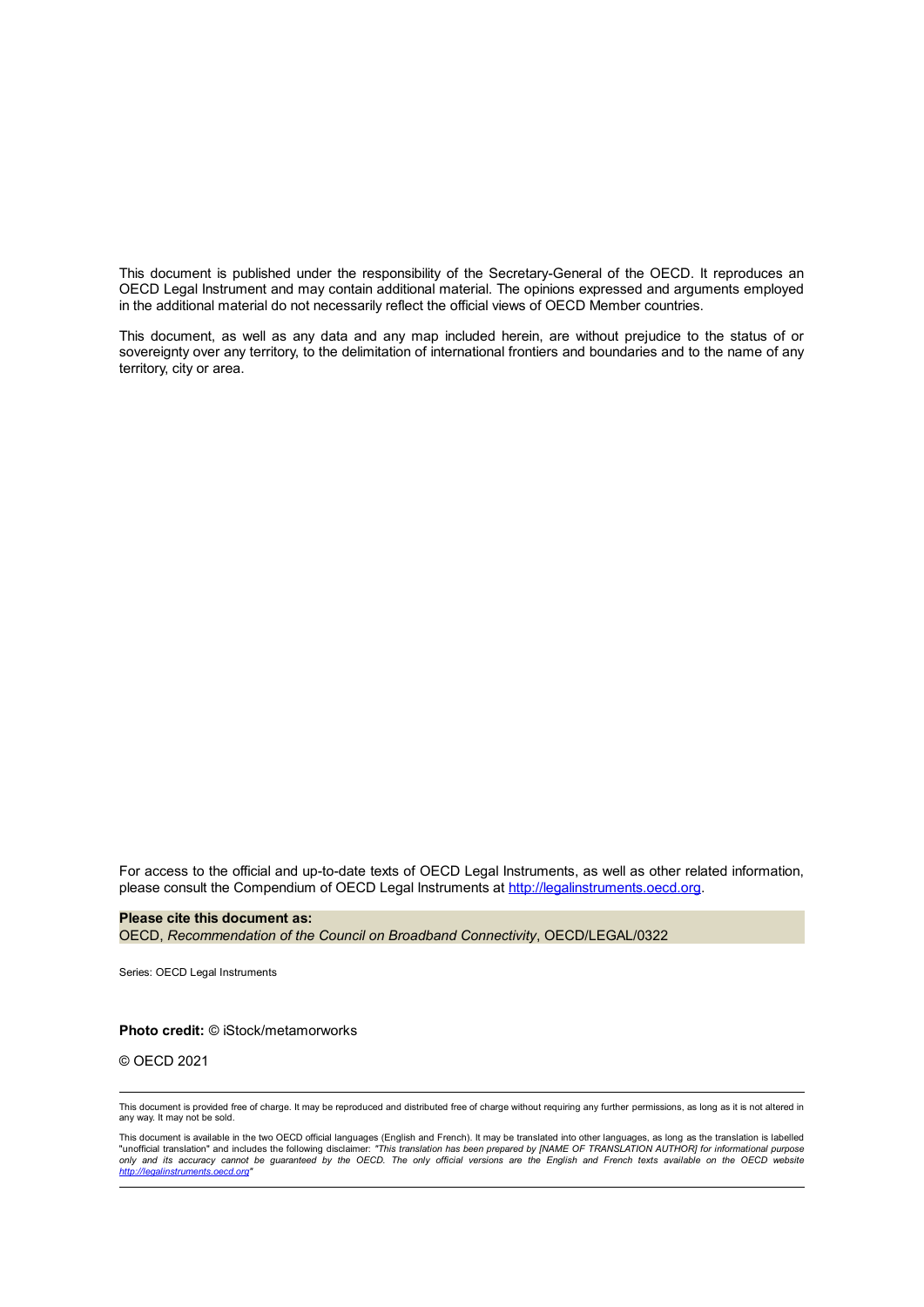# **Background Information**

The Recommendation on Broadband Development was originally adopted by the OECD Council on 12 February 2004 (["2004 version of the Recommendation"](/api/download/?uri=/public/fb0f855e-5904-4dea-9f07-55ac77428e24.pdf&name=OECD-LEGAL-0322%20(2004)-en.pdf)) on the proposal of the Committee on Digital Economy Policy (CDEP). It was revised by the Council on 24 February 2021, on this occasion it was renamed Recommendation on Broadband Connectivity.

The Recommendation provides a reference for policy makers and regulatory authorities within and outside of the OECD. Using the goals of the Recommendation as a "roadmap", countries may be better able to unleash the full potential of connectivity for the digital transformation and to ensure equal access to connectivity for citizens and companies.

### *OECD's work on Connectivity*

Through CDEP, the OECD has worked on developing evidence-based policies to maximise the benefits of the digital transformation of economies and societies, supported by the Internet and ICTs more broadly, for many years. Connectivity is an essential pillar without which this digital transformation is not possible. The OECD was one of the first organisations working on connectivity through the creation of the CDEP's Working Party on Communication Infrastructures and Services Policy (WPCISP) in 1988, working on communication policy since the privatisation of telecommunication companies.

When the OECD adopted the 2004 version of the Recommendation, the iPhone had not even been launched. Since that time, the OECD was at the forefront of setting policies for the Internet and already foresaw the importance of widespread and affordable broadband as a prerequisite for the digital transformation. The 2004 version of the Recommendation called on Adherents to implement a set of policy principles to assist the expansion of broadband markets, promote efficient and innovative supply arrangements, and encourage effective use of broadband services.

Since 2004 however, a broad array of country-specific policy measures have emerged to promote broadband deployment, to foster use, and to protect consumers. Market mechanisms are still seen as the preferred approach overall, but there has been increasing recognition that public policy interventions (at national, regional or local levels) may be needed in order to ensure full, affordable, and timely coverage, and to avoid exclusion of disadvantaged groups, also including through not-forprofit operators. In addition, simply being connected is not enough to support advanced applications. The quality of the connection is increasingly important. The Recommendation on Broadband Connectivity responds to these trends and significantly revises the 2004 version of the Recommendation, taking into account the latest developments in technology, policy making and regulation.

### *An inclusive process for revising the Recommendation (2019-2021)*

The revision was developed through a multi-stakeholder process and benefitted from the knowledge [and experience of the WPCISP. It was conducted in line with the 2016 CDEP Standard-Setting Action](https://one.oecd.org/document/DSTI/CDEP(2016)8/en/pdf) Plan and was supported by reports on Broadband Policy and Technology Developments *(forthcoming)* and Emerging Trends in Competition for Communication Infrastructures and Services *(forthcoming)*. A synthesis of responses to an implementation questionnaire *(forthcoming)*, sent to CDEP and WPCISP delegates in early 2019, also informed the revision.

An informal multi-stakeholder drafting group supported the work on an ongoing basis and assisted the Secretariat in developing the revised Recommendation. Beyond discussions in the WPCISP and CDEP, consultation with a number of other committees across the OECD helped ensure that the perspectives of policy-makers in related areas were also taken into account, including the Competition Committee and the Regulatory Policy Committee.

### *Scope of the Recommendation*

The revised Recommendation builds on the 2004 version of the Recommendation and reflects the wide-ranging developments in technology and policy making since its adoption. It acknowledges the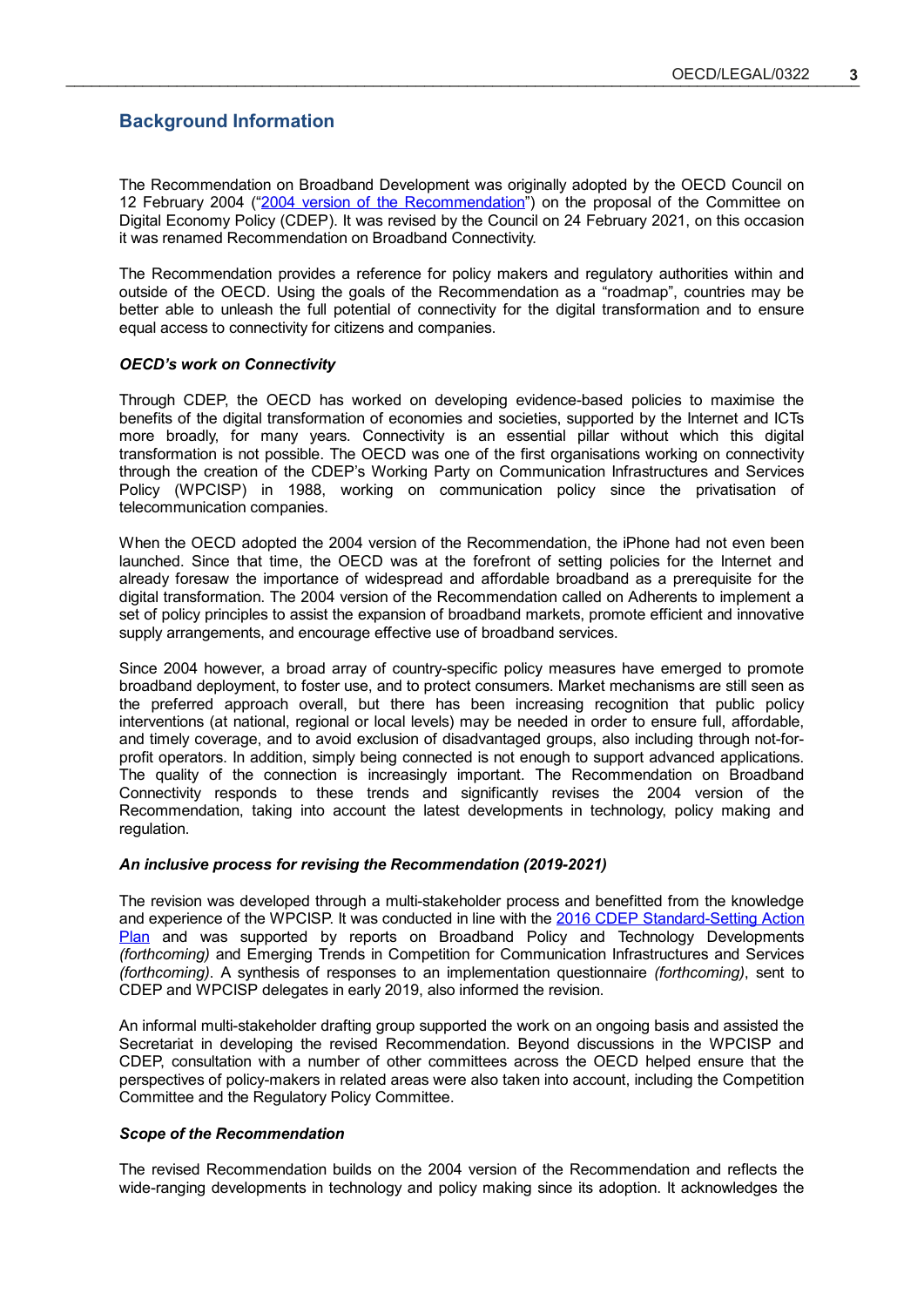importance of connectivity for the digital transformation, the promotion of equal opportunities for all, and the need for policies supporting access to ubiquitous deployment through a holistic set of provisions developed in a thorough multi-stakeholder process.

The revised Recommendation is structured around five key provisions focused on:

- Fostering competition, investment, and innovation in broadband development.
- Measures to eliminate digital divides and reduce barriers to broadband deployment.
- Measures to ensure resilient, reliable, secure, and high-capacity networks.
- Minimising negative environmental impacts of communication networks.
- Regularly assessing broadband markets.

## Relevance to COVID-19 Response and Recovery

The COVID-19 crisis has thrown into stark relief the importance of connectivity and communication infrastructure. The global pandemic underscores the necessity of unleashing the full potential of connectivity for the digital transformation and the promotion of equal access to connectivity for citizens, companies and organisations has only become more evident. As mobility restrictions are enforced to contain the spread of COVID-19, more and more of the estimated 1.3 billion citizens of OECD Member countries are working and studying from home and critical international policy coordination is now being conducted online in fora such as the G7 or G20. Along the entire Internet value chain, fixed and mobile broadband operators, content, cloud providers, and Internet Exchange Points (IXPs) are experiencing a surge in Internet traffic compared to before the outbreak.

### **Internet bandwidth at Internet exchange points, by country**



*Note: Internet Exchange Points (IXPs) are bulk traffic exchange crossroads where multiple networks connect to exchange traffic. For Colombia, Estonia and Latvia, data are not available for Dec 2020. For Korea, data will soon be available.*

*Source: OECD based on Packet Clearing House (2021)*

The Recommendation on Broadband Connectivity responds to the need for a holistic set of policies and regulation to ensure that citizens and organisations are connected well and that connectivity is expanded to areas that are lacking adequate levels of Internet access.

For more information, see:

• [Keeping the Internet up and running in times of crisis](http://www.oecd.org/coronavirus/policy-responses/keeping-the-internet-up-and-running-in-times-of-crisis-4017c4c9/#section-d1e279)

*For further information please consult:<https://www.oecd.org/sti/broadband/> Contact information: cisp@oecd.org*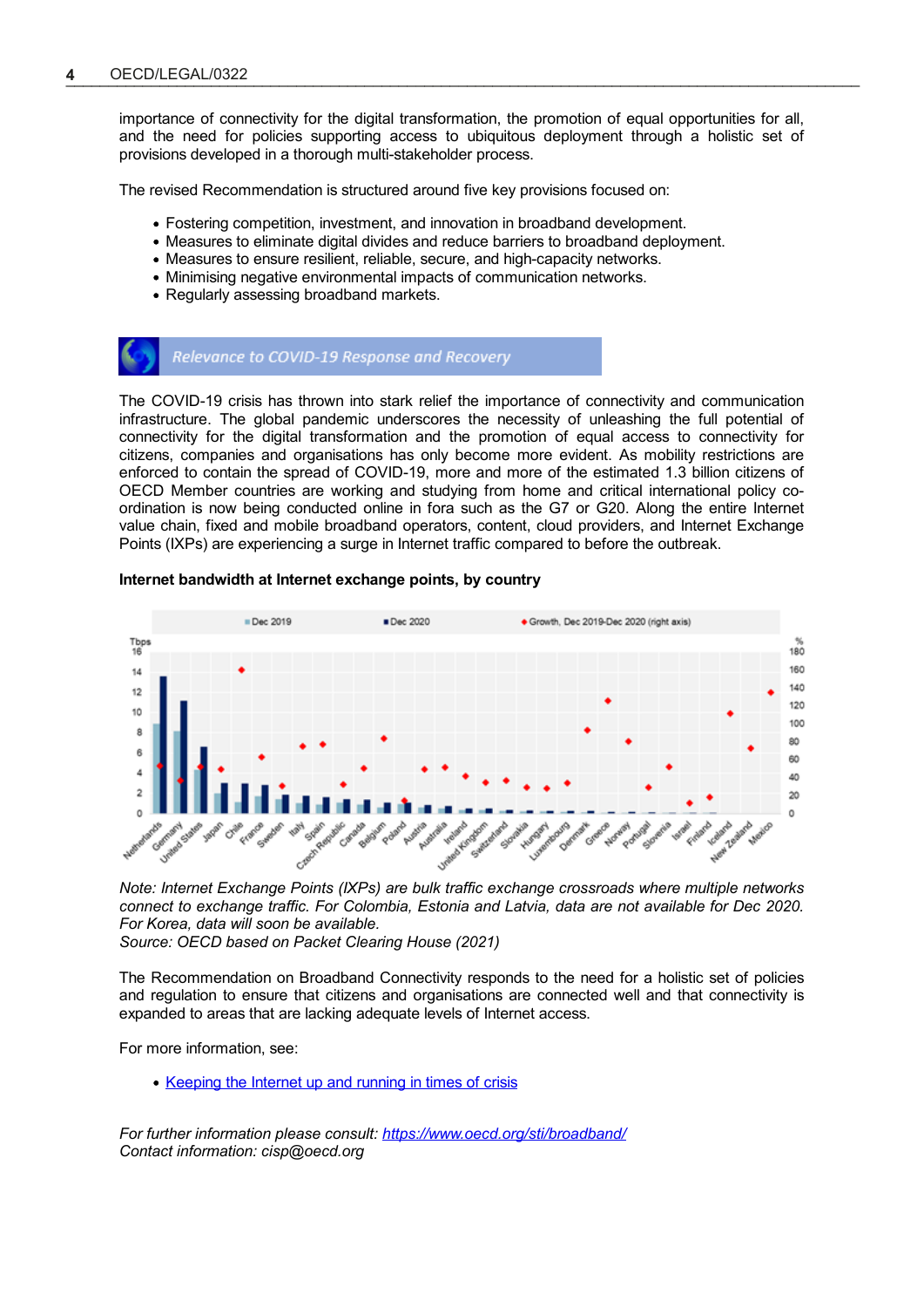## **Implementation**

The [first report](https://one.oecd.org/document/C(2008)51/en/pdf) on the implementation of the 2004 version of the Recommendation was transmitted to the Council in 2008. It concluded that the Recommendation's principles had been instrumental in fostering broadband development and that the policy guidance included in it had served policy makers in advancing broadband development. The next report, which will focus on the state of play regarding the implementation, dissemination, and continued relevance of the revised Recommendation, will be transmitted to Council in 2026.

To support the implementation of the revised Recommendation, the Council instructed the CDEP, through the WPCISP to:

- serve as a forum for exchanging information on connectivity, identifying best practices for policy and regulation, and fostering multi-stakeholder and interdisciplinary dialogue to further effective broadband deployment and adoption;
- collect data and develop indicators on its implementation, and assess the short-, medium-, and long-term, positive and negative environmental impact of communication networks and the effects of policies to reduce negative impacts;
- provide practical guidance on its implementation;
- review the OECD baseline broadband speed and other quality characteristics on a regular basis to reflect innovation and progress in broadband services; and
- monitor the benefits brought by connectivity to the least advantaged groups in society and Adherents' progress in eliminating digital divides.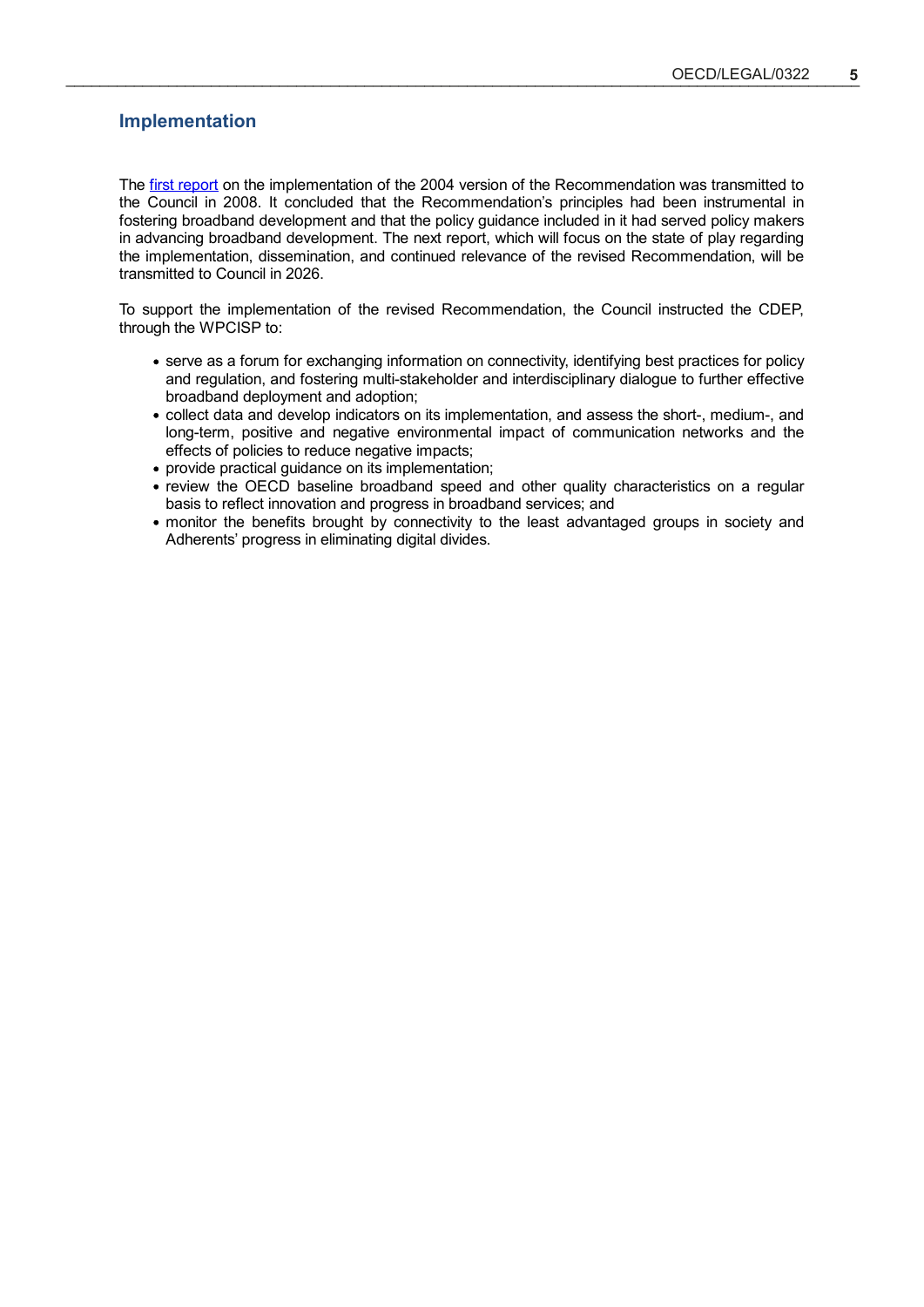## **THE COUNCIL**,

**HAVING REGARD** to Article 5 b) of the Convention on the Organisation for Economic Co-operation and Development of 14 December 1960;

**HAVING REGARD** to the Recommendation of the Council concerning Structural Separation in Regulated Industries [\[OECD/LEGAL/0310\]](https://legalinstruments.oecd.org/en/instruments/OECD-LEGAL-0310), the Recommendation of the Council for Enhanced Access and More Effective Use of Public Sector Information [\[OECD/LEGAL/0362\]](https://legalinstruments.oecd.org/en/instruments/OECD-LEGAL-0362), the Declaration for the Future of the Internet Economy (The Seoul Declaration) [\[OECD/LEGAL/0366\]](https://legalinstruments.oecd.org/en/instruments/OECD-LEGAL-0366), the Declaration on Green Growth [\[OECD/LEGAL/0374\],](https://legalinstruments.oecd.org/en/instruments/OECD-LEGAL-0374) the Recommendation of the Council on Information and Communication Technologies and the Environment [\[OECD/LEGAL/0380\]](https://legalinstruments.oecd.org/en/instruments/OECD-LEGAL-0380), the Recommendation of the Council on Principles for Internet Policy Making [\[OECD/LEGAL/0387\]](https://legalinstruments.oecd.org/en/instruments/OECD-LEGAL-0387), the Recommendation of the Council on International Mobile Roaming Services [\[OECD/LEGAL/0388\]](https://legalinstruments.oecd.org/en/instruments/OECD-LEGAL-0388), the Recommendation of the Council on Regulatory Policy and Governance [\[OECD/LEGAL/0390\],](https://legalinstruments.oecd.org/en/instruments/OECD-LEGAL-0390) the Recommendation of the Council on Consumer Policy Decision Making [\[OECD/LEGAL/0403\],](https://legalinstruments.oecd.org/en/instruments/OECD-LEGAL-0403) the Recommendation of the Council on Digital Security Risk Management for Economic and Social Prosperity [\[OECD/LEGAL/0415\]](https://legalinstruments.oecd.org/en/instruments/OECD-LEGAL-0415), the Recommendation of the Council on Consumer Protection in E-commerce [\[OECD/LEGAL/0422\]](https://legalinstruments.oecd.org/en/instruments/OECD-LEGAL-0422), the Declaration on the Digital Economy: Innovation, Growth and Social Prosperity (Cancún Declaration) [\[OECD/LEGAL/0426\]](https://legalinstruments.oecd.org/en/instruments/OECD-LEGAL-0426), the Recommendation of the Council on Artificial Intelligence [\[OECD/LEGAL/0449\]](https://legalinstruments.oecd.org/en/instruments/OECD-LEGAL-0449), and the Recommendation of the Council on Digital Security of Critical Activities [\[OECD/LEGAL/0456\]](https://legalinstruments.oecd.org/en/instruments/OECD-LEGAL-0456);

**RECOGNISING** the importance of connectivity for the digital transformation, the promotion of equal opportunities for all, the need for policies supporting access to ubiquitous deployment and use of broadband infrastructure and services, as well as the promotion of effective competition among economic actors;

**RECOGNISING** that governments and regulatory authorities have an important role to play in spurring connectivity;

**RECOGNISING** the importance of effective competition, increased investment, a sound institutional framework, and the primary role of the private sector in providing connectivity;

**RECOGNISING** the positive and negative impact of communication networks and services on the environment;

**RECOGNISING** the importance of connectivity, digital inclusion, network capacity and resilience to mitigate the impact of emergency situations, such as the Covid-19 pandemic;

**RECOGNISING** that such ambitious goals have to be met in a timely manner, while involving a wide and diverse range of stakeholders;

#### **On the proposal of the Committee on Digital Economy Policy:**

**I. RECOMMENDS** that Members and non-Members having adhered to this Recommendation (hereafter the "Adherents") foster competition, investment, and innovation in broadband development by:

1. Promoting competition in all markets for high-capacity network infrastructures and services with non-discriminatory policies to expand and achieve end user choice for connectivity at competitive prices capable of supporting modern applications.

2. Considering policies, including voluntary network sharing, co-investment, or open access, that under certain local circumstances and market structures may enhance competition.

Implementing policies that encourage investment in resilient and scalable infrastructure, increased network coverage and high-capacity networks, thereby facilitating the availability of broadband services.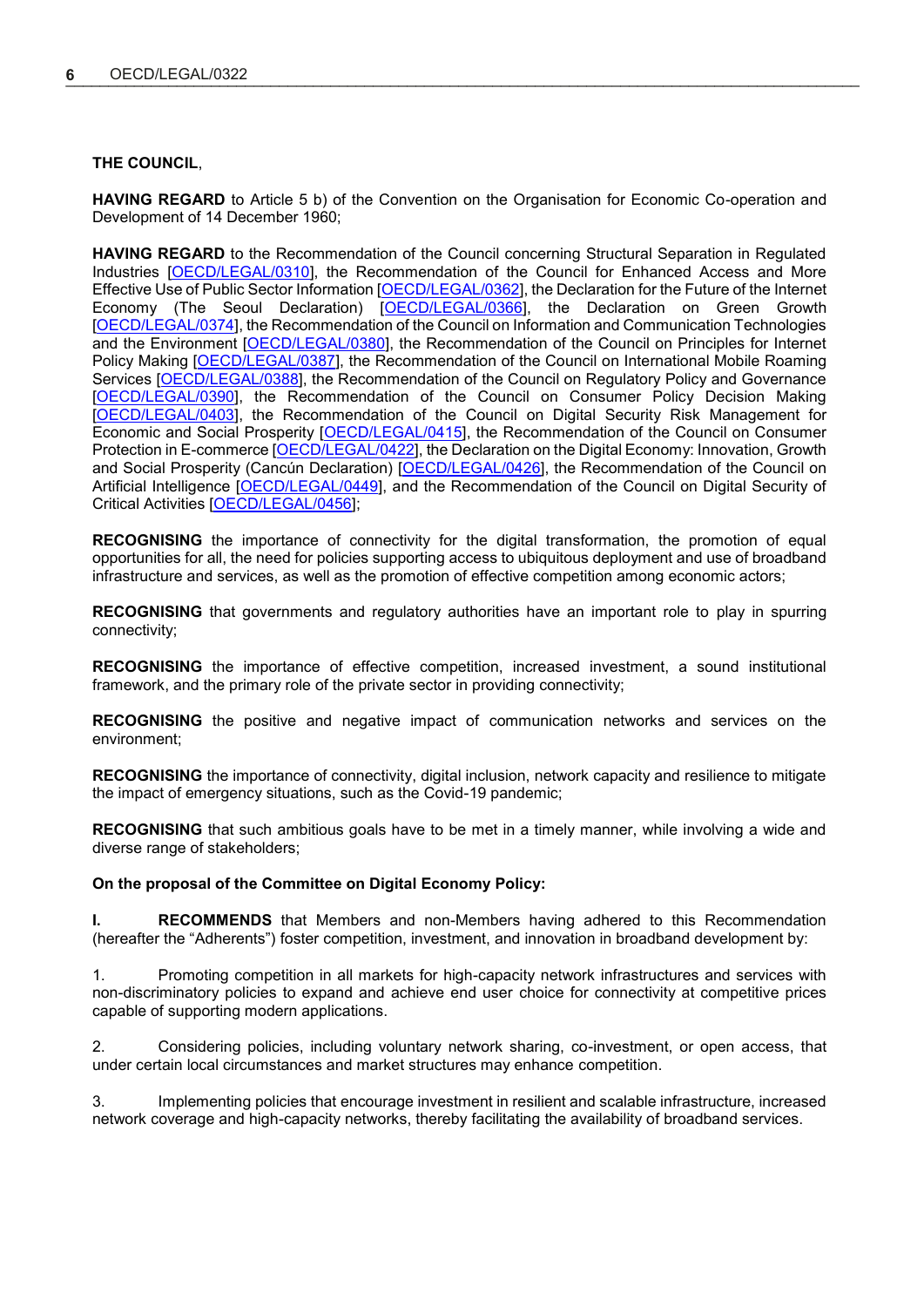4. Developing policies and regulations that are non-discriminatory and designed to foster innovation and expand end-user choice among competing technologies and services.

5. Supporting innovation, research, and development to improve connectivity, its use, and its applications.

6. Developing processes and fostering multi-stakeholder dialogue that includes consumers, network operators, government at national and sub-national levels, and regulatory authorities, in particular when facilitating the phase out of legacy networks, ensuring that the views of all stakeholders are properly considered.

7. Adopting and implementing robust legal and regulatory frameworks for connectivity in which decisions are made in an independent, impartial, objective (evidence- and knowledge-based), proportionate, and consistent manner and periodically reviewing those frameworks to ensure their continued adequacy and appropriateness and identify improvements where necessary.

**II.** RECOMMENDS that Adherents take measures to eliminate digital divides and reduce barriers to broadband deployment by:

1. Promoting access for all and fostering the adoption and effective use of advanced broadband services at affordable prices, accessible for everyone, including all locations, genders, abilities, and socioeconomic circumstances. This should include promoting programmes for low-income and other non-adopting households.

2. Taking timely measures to close gaps in unserved and underserved areas or demographics which are not being adequately addressed while striving to avoid distorting competition, for example through promoting demand aggregation in rural and remote areas.

3. Strengthening consumer rights and increasing consumer choice by eliminating information asymmetries, enhancing competition in the communication services markets, and ensuring consumers are empowered in their relationships with providers of communication services through mechanisms such as fairness in contract terms, the availability of dispute resolution procedures, and regulatory supervision.

4. Reducing barriers to broadband deployment through regulation and policies to enable infrastructure investment, while safeguarding competition and investment incentives, such as:

- a. simplified licensing procedures, streamlined access to rights of way and public infrastructure and permits for network construction;
- b. facilitating access to passive infrastructure; and
- c. incentivising communication network operators to co-operate in network development activities involving civil construction works in order to minimise costs, disruption, and environmental impacts.

5. Taking measures to support efficient, transparent, and predictable spectrum management, guided by long-term societal and economic benefits. These measures may include best practice competitive allocation processes, spectrum sharing and other innovative approaches.

6. Promoting and investing in the improvement of digital skills to enable the effective use of broadband services by citizens of all incomes, ages, genders, and abilities. This should include facilitating the development of locally relevant and easy-to-use applications and content to increase usage and demand.

**III. RECOMMENDS** that Adherents take measures to ensure resilient, reliable, secure, and highcapacity networks by: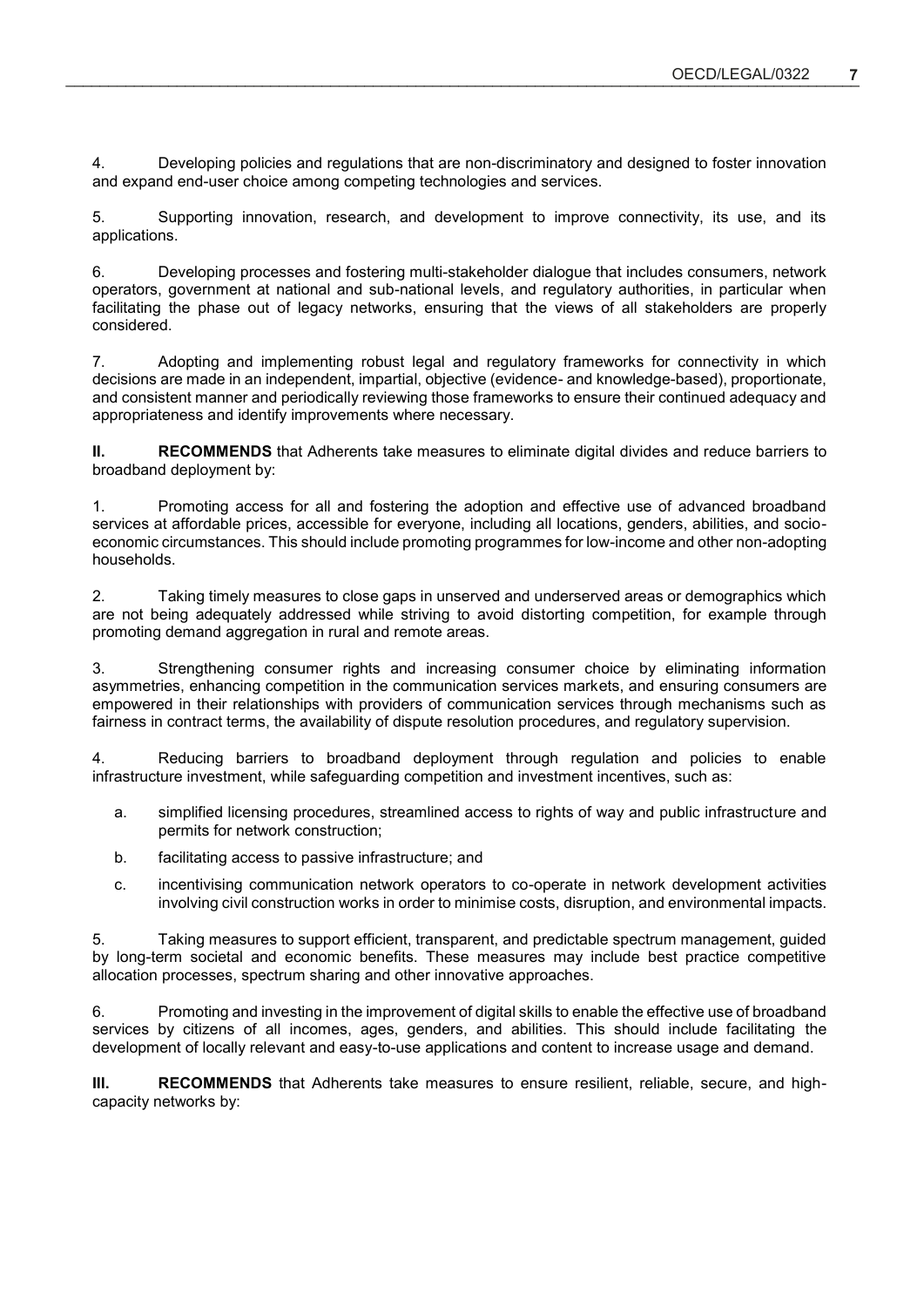1. Publishing open, verifiable, granular and reliable subscription, coverage and, where available, quality-of-service (QoS) data through periodic reporting, including on persisting network outages, to promote network improvements and inform end-user choice.

2. Promoting measures to ensure the resilience of communication networks, such as network diversity and redundancy, to minimise the risk of network disruption, and evaluating the effectiveness of such measures.

3. Taking measures, including legal measures where necessary, to secure communication networks and make those networks resilient to digital security risk.

**IV. RECOMMENDS** that Adherents minimise negative environmental impacts of communication networks, by:

1. Supporting and promoting smart and sustainable networks and devices.

2. Encouraging communication network operators to periodically report on their environmental impacts and initiatives taken to improve them and to report on the positive environmental effects of connectivity.

**V. RECOMMENDS** that Adherents regularly assess the state of connectivity through the collection, analysis, and publication of data on the availability, performance and adoption of connectivity services and infrastructure deployment to determine whether public policy initiatives are appropriate, and whether and how they should be adjusted.

**VI. INVITES** the Secretary General to disseminate this Recommendation.

**VII. INVITES** Adherents to disseminate this Recommendation at all levels of government and to relevant regulatory authorities.

**VIII. INVITES** non-Adherents to take account of and adhere to this Recommendation.

**IX. INSTRUCTS** the Committee for Digital Economy Policy, through its Working Party for Communication Infrastructures and Services Policy, to:

- a. Serve as a forum for exchanging information on connectivity, identifying best practices for policy and regulation, and fostering multi-stakeholder and interdisciplinary dialogue to further effective broadband deployment and adoption and facilitate a global dialogue on broadband metrics, policies, and practices;
- b. Collect data and develop indicators on the implementation of this Recommendation as well as the short-, medium-, and long-term, positive and negative environmental impact of communication networks;
- c. Provide practical guidance on the implementation of the Recommendation, including for countries at different levels of network development;
- d. Review the OECD baseline broadband speed and other quality characteristics on a regular basis to reflect innovation and progress in broadband services;
- e. Monitor the benefits brought by connectivity to the least advantaged groups in society and Adherents' progress in eliminating digital divides; and
- f. Report to the Council on the implementation, dissemination, and continued relevance of this Recommendation no later than five years following its adoption and at least every ten years thereafter.